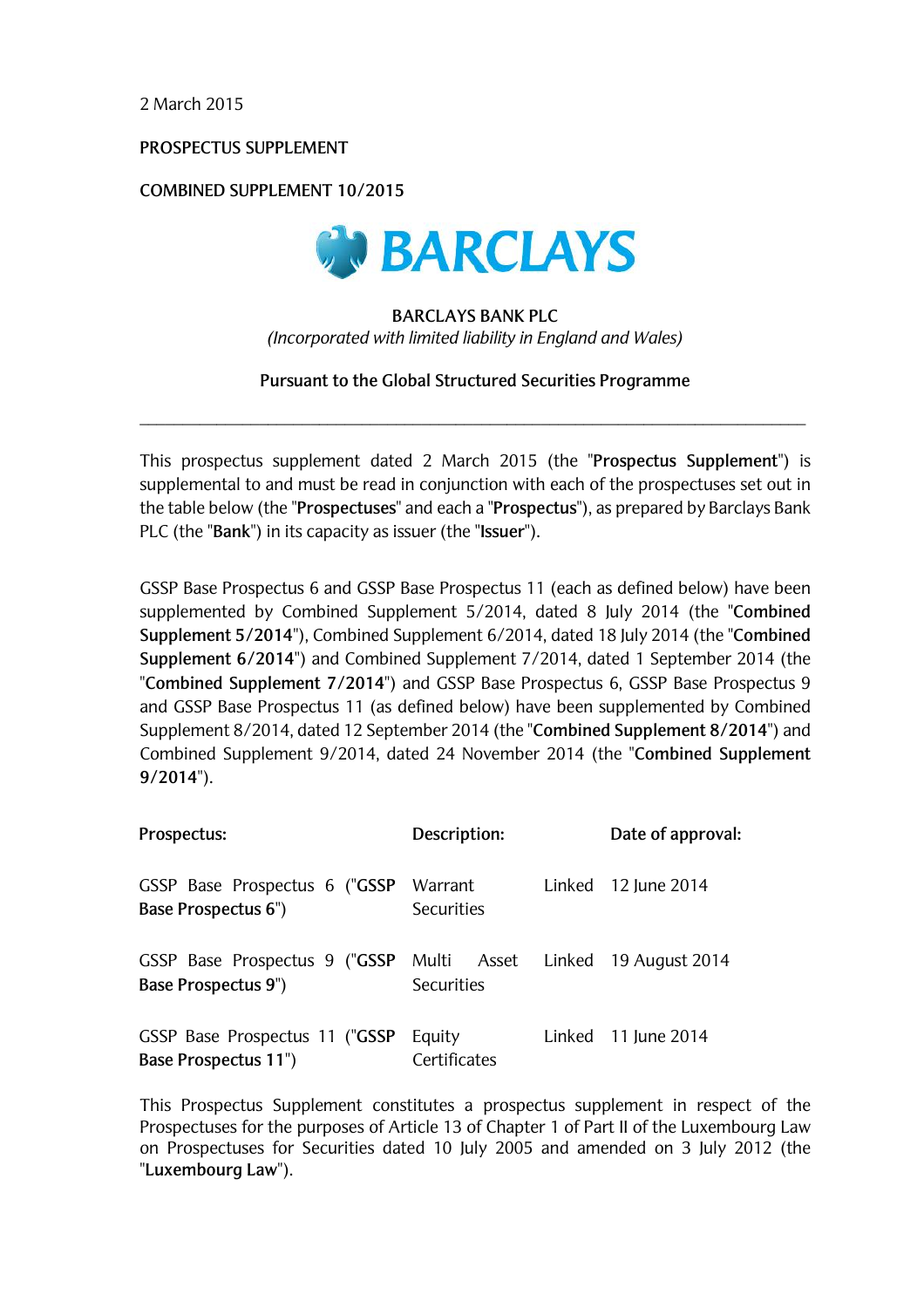Each Prospectus incorporates by reference the registration document dated 3 June 2014 (the "Registration Document"), as prepared by the Bank, in its capacity as issuer pursuant to its Global Structured Securities Programme (the "Programme").

The purpose of this Prospectus Supplement is to:

- 1. supplement the Risk Factors;
- 2. include a new General Condition; and
- 3. supplement the information relating to Acquisitions, Disposals and Recent Developments.

Each of the Prospectuses shall be supplemented as follows:

#### $1.$ **Amendments to Risk Factors**

 $(a)$ In respect of each Base Prospectus, the information appearing in the 'Risk Factors' on pages:

- 25 to 56 of GSSP Base Prospectus 6;
- 50 to 88 GSSP Base Prospectus 9;
- 22 to 39 of GSSP Base Prospectus 11,

is updated by including the following additional Risk Factor:

# Risk associated with a credit rating downgrade

A downgrade of the rating assigned by any rating agency to the Issuer or the Securities could adversely affect the liquidity or market value of the Securities. Ratings downgrades could occur as a result of, among other causes, changes in the ratings methodologies used by rating agencies. Changes in rating agencies' views of the level of implicit sovereign support for European banks and their groups are likely to lead to ratings downgrades.

The Securities may be rated by credit rating agencies and may in the future be rated by additional rating agencies, although the Issuer is under no obligation to ensure that the Securities are rated by any rating agency. Credit ratings may not reflect the potential impact of all risks related to structure, market, additional factors discussed in these Risk Factors and other factors that may affect the liquidity or market value of the Securities. A credit rating is not a recommendation to buy, sell or hold securities and may be revised, suspended or withdrawn by the rating agency at any time.

Any rating assigned to the Issuer and/or the Securities may be withdrawn entirely by a rating agency, may be suspended or may be lowered, if, in that rating agency's judgment, circumstances relating to the basis of the rating so warrant. Ratings may be impacted by a number of factors which can change over time, including the rating agency's assessment of: the issuer's strategy and management's capability; the issuer's financial condition including in respect of capital, funding and liquidity; competitive and economic conditions in the issuer's key markets; the level of political support for the industries in which the issuer operates; and legal and requlatory frameworks affecting the issuer's legal structure, business activities and the rights of its creditors. The rating agencies may also revise the ratings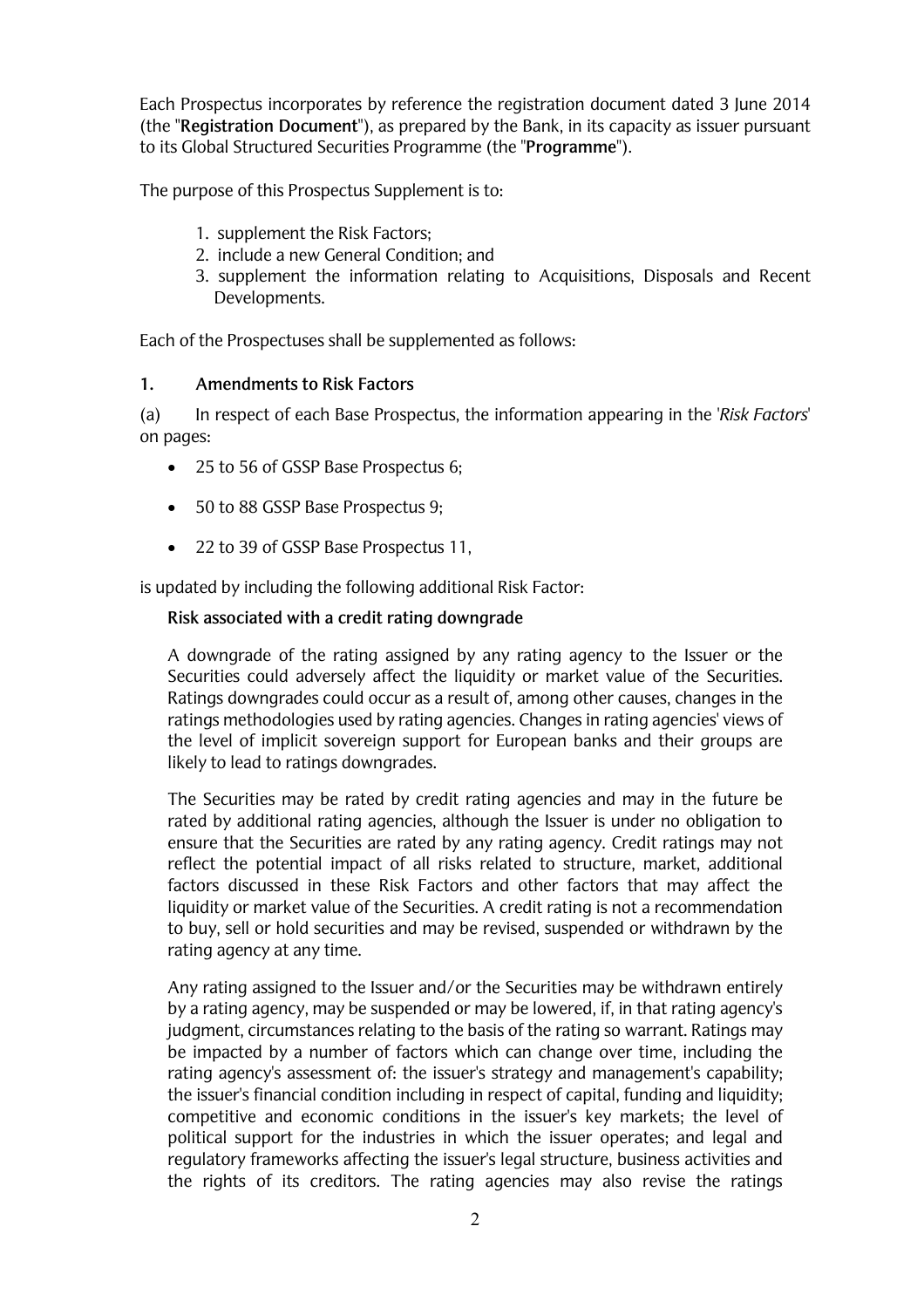economic region. If rating agencies perceive there to be adverse changes in the factors affecting an issuer's credit rating, including by virtue of changes to applicable ratings methodologies, the rating agencies may downgrade, suspend or withdraw the ratings assigned to an issuer and/or its securities.

methodologies applicable to issues within a particular industry, or political or<br>economic region. If rating agendes perceive there to be adverse changes in the<br>conomic region. If rating agendes perceive there to be adverse During the first half of 2015, Moody's and Standard & Poor's are expected to implement revised methodologies applicable to bank ratings, intended to address the on-going implementation of resolution frameworks applicable to banks, such as those provided for in the UK Banking Act 2009 (the "UK Banking Act"), described below, and related rules and guidance. Among other things, the revised methodologies are expected to impact the agencies' assessment, for the different creditor classes, of both the probability of default, and the expected loss to creditors in the event of a bank failure. In addition, each of Moody's, Standard & Poor's and Fitch (together, the "CRAs") has stated its view that extraordinary government support for European banks is likely to diminish as enhanced bank resolution frameworks are implemented. Among other factors, this led in part to the "negative" ratings outlook assigned in 2014 to the ratings of various systemically important European banks, including the Issuer. Consistent with this view, on 3 February 2015, Standard & Poor's placed the Issuer's long- and short-term ratings on "credit watch with negative implications". Standard & Poor's stated the "credit watch" status reflects the possibility that they may remove all systemic sovereign support notches currently supporting the Issuer's ratings, and that they expect to resolve the "credit watch" placement by early May 2015. Moody's and Fitch have also expressed their intention to review, during the first half of 2015, the level of "sovereign support" in their ratings of financial institutions. The timing and outcome of the proposed changes in bank ratings methodologies. and the related review of ratings for removal of "sovereign support", remain uncertain. The Issuer expects that when such revised methodologies are implemented and/or such reviews are completed they are likely to result in downgrades to the ratings assigned by some or all of the CRAs to the Issuer and/or some or all of its outstanding securities, including the Securities.

If the Issuer determines to no longer maintain one or more ratings, or if any rating agency withdraws, suspends or downgrades the credit ratings of the Issuer or the Securities, or if such a withdrawal, suspension or downgrade is anticipated (or any rating agency places the credit ratings of the Issuer or the Securities on "credit watch" status in contemplation of a downgrade, suspension or withdrawal), whether as a result of the factors described above or otherwise, such event could adversely affect the liquidity or market value of the Securities.

(b) In respect of GSSP Base Prospectus 6 and GSSP Base Prospectus 11, the information appearing in the 'Risk Factors' on pages:

- 25 to 56 of GSSP Base Prospectus 6;
- 22 to 39 of GSSP Base Prospectus 11,

is updated by including the following additional Risk Factors:

#### Risks associated with regulatory action

Regulatory action in the event the Issuer is failing or likely to fail could materially adversely affect the value of the Securities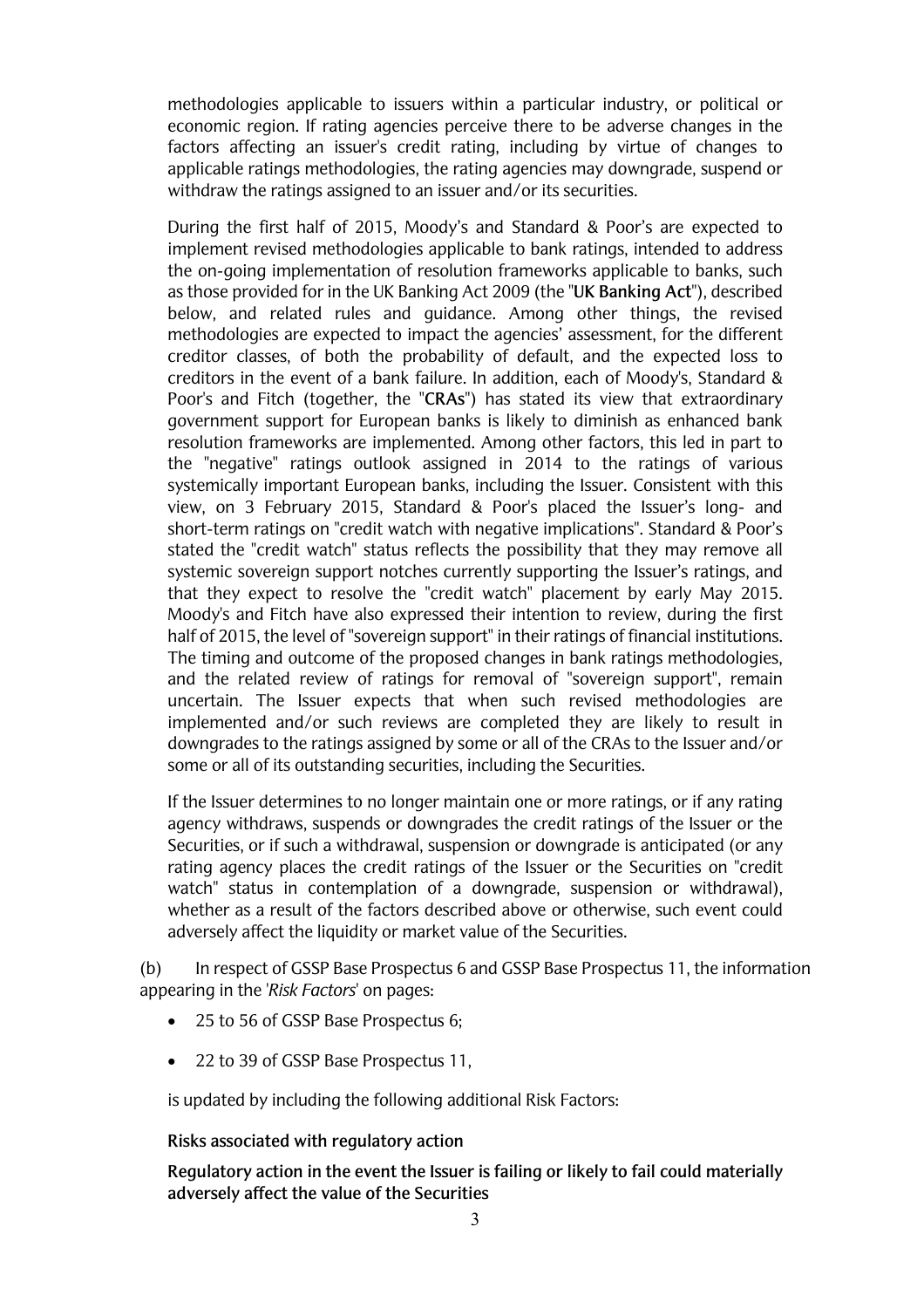The EU Bank Recovery and Resolution Directive (the "BRRD") provides an EU-wide framework for the recovery and resolution of credit institutions and investment firms, their subsidiaries and certain holding companies. The BRRD requires all EEA member states to provide their relevant resolution authorities with a set of tools to intervene sufficiently early and quickly in an unsound or failing institution so as to ensure the continuity of the institution's critical financial and economic functions, while minimising the impact of an institution's failure on the broader economy and financial system.

In the United Kingdom, the majority of the requirements of the BRRD are implemented into national law in the UK Banking Act. The UK implementation of the BRRD included the introduction of the bail-in tool as of 1 January 2015. For more information on the bail-in tool see "The relevant UK resolution authority may exercise the bail-in tool in respect of the Issuer and the Securities, which may result in holders of the Securities losing some or all of their investment". The UK has deferred the implementation of the Minimum Requirement for Own Funds and Eligible Liabilities ("MREL") regime, pending further developments via the Financial Stability Board ("FSB") for harmonising key principles for Total Loss-Absorbina Capacity ("TLAC") globally. See "Minimum requirement for own funds and eligible liabilities (MREL)" below.

The UK Banking Act confers substantial powers on a number of UK authorities designed to enable them to take a range of actions in relation to UK deposit taking institutions which are considered to be at risk of failing. The exercise of any of these actions in relation to the Issuer could materially adversely affect the value of any Securities

Under the UK Banking Act, substantial powers are granted to the Bank of England (or, in certain circumstances, HM Treasury), in consultation with the PRA, the FCA and HM Treasury, as appropriate as part of a special resolution regime (the "SRR"). These powers enable the relevant UK resolution authority to implement resolution measures with respect to a UK bank (such as the Issuer) and certain of its affiliates (including, for example, Barclays PLC) (each a relevant entity) in circumstances in which the relevant UK resolution authority considers the failure of the relevant entity has become highly likely and a threat is posed to the public interest. The stabilisation options available to the relevant UK resolution authority under the SRR provide for:

(i) private sector transfer of all or part of the business of the relevant entity;

(ii) transfer of all or part of the business of the relevant entity to a "bridge bank" established by the Bank of England;

(iii) transfer to an asset management vehicle;

(iv) the bail-in tool; and

(v) temporary public ownership (nationalisation) of the relevant entity.

Each of these stabilisation options is achieved through the exercise of one or more "stabilisation powers", which include (i) the power to make share transfer orders pursuant to which all or some of the securities issued by a UK bank may be transferred to a commercial purchaser, a bridge bank or the UK government; (ii) the resolution instrument power which includes the exercise of the bail-in tool; (iii)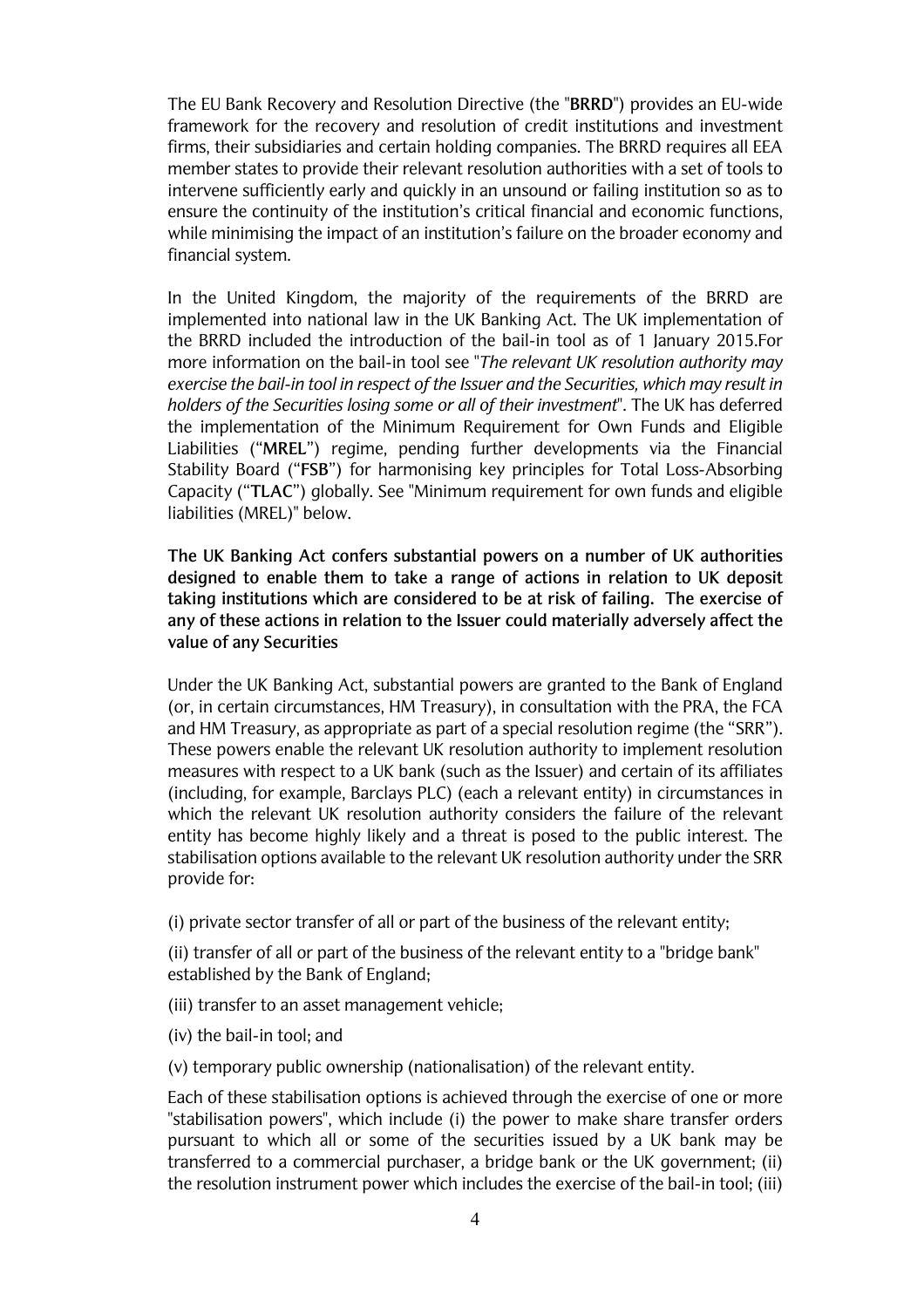the power to transfer all or some of the property, rights and liabilities of a UK bank to a commercial purchaser or Bank of England entity; and (iv) the third country instrument powers that recognise the effect of similar special resolution action taken under the law of a country outside the EU. A share transfer order can extend to a wide range of securities, including shares and bonds issued by a UK bank or its holding company and warrants for such shares and bonds and could, therefore, apply to the Securities. In addition, the UK Banking Act grants powers to modify contractual arrangements in certain circumstances, powers to suspend enforcement or termination rights that might be invoked as a result of the exercise of the resolution powers and powers for the relevant UK resolution authority to disapply or modify laws in the UK (with possible retrospective effect) to enable the powers under the UK Banking Act to be used effectively.

The exercise of any resolution power or any suggestion of any such exercise could materially adversely affect the value of any Securities and could lead to holders of Securities losing some or all of the value of their investment in the Securities.

The SRR is designed to be triggered prior to insolvency of the Issuer and holders of the Securities may not be able to anticipate the exercise of any resolution power (including the UK Bail-in Power) by the relevant UK resolution authority

The stabilisation options are intended to be used prior to the point at which any insolvency proceedings with respect to the relevant entity could have been initiated. The purpose of the stabilisation options is to address the situation where all or part of a business of a relevant entity has encountered, or is likely to encounter, financial difficulties, giving rise to wider public interest concerns. Accordingly, the stabilisation options may be exercised if: the relevant UK resolution authority: (i) is satisfied that a relevant entity (such as the Issuer) is failing, or is likely to fail; (ii) determines that it is not reasonably likely that (ignoring the stabilisation powers) action will be taken by or in respect of the relevant entity that will result in condition (i) immediately above ceasing to be met; (iii) considers that the exercise of the stabilisation powers to be necessary, having regard to certain public interest considerations (such as the stability of the UK financial system, public confidence in the UK banking system and the protection of depositors, being some of the special resolution objectives) and (iv) considers that the special resolution objectives would not be met to the same extent by the winding-up of the relevant entity. Additional conditions will apply where the relevant UK resolution authority seeks to exercise its powers in relation to UK banking group companies. The use of different stabilisation powers is also subject to further "specific conditions" that vary according to the relevant stabilisation power being used.

Although the UK Banking Act provides for the above described conditions to the exercise of any resolution powers, it is uncertain how the relevant UK resolution authority would assess such conditions in different pre-insolvency scenarios affecting the Issuer and/or other members of the Group and in deciding whether to exercise a resolution power. The relevant UK resolution authority is also not required to provide any advanced notice to holders of the Securities of its decision to exercise any resolution power. Therefore, holders of the Securities may not be able to anticipate a potential exercise of any such powers nor the potential effect of any exercise of such powers on the Issuer, the Group and the Securities.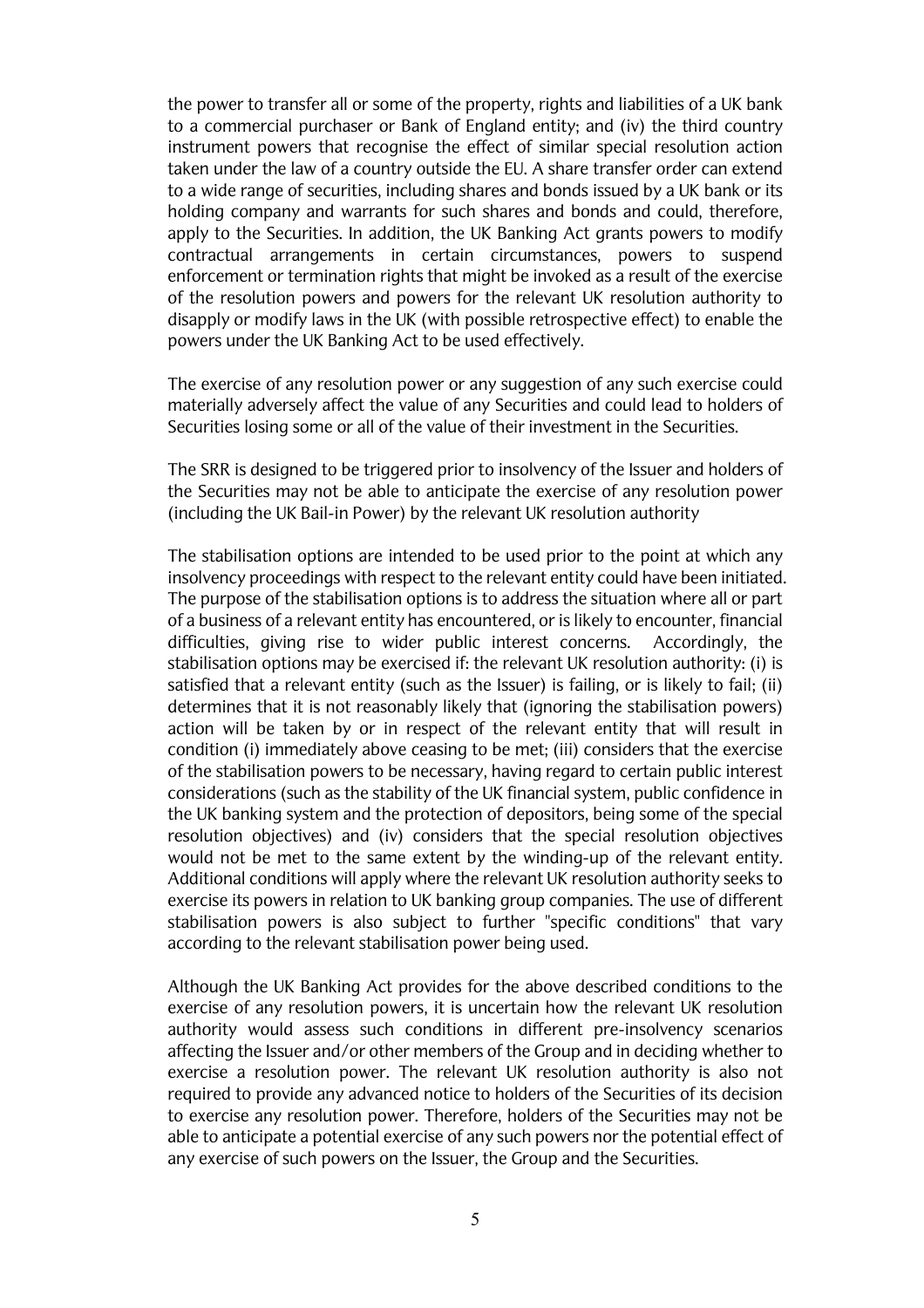# Holders of the Securities may have only very limited rights to challenge the exercise of any resolution powers (including the UK Bail-in Power) by the relevant UK resolution authority

Holders of the Securities may have only very limited rights to challenge and/or seek a suspension of any decision of the relevant UK resolution authority to exercise its resolution powers (including the UK Bail-in Power) or to have that decision reviewed by a judicial or administrative process or otherwise.

# The relevant UK resolution authority may exercise the bail-in tool in respect of the Issuer and the Securities, which may result in holders of the Securities losing some or all of their investment

The relevant UK resolution authority may exercise the bail-in tool to enable it to recapitalise an institution in resolution by allocating losses to its shareholders and unsecured creditors (which include the holders of the Securities) in a manner that (i) ought to respect the hierarchy of claims in an ordinary insolvency and (ii) is consistent with shareholders and creditors not receiving a less favourable treatment than they would have received in ordinary insolvency proceedings of the relevant entity (known as the "no creditor worse off" safeguard). Insured deposits and liabilities to the extent they are secured are among the liabilities excluded from the scope of the bail-in tool.

The bail-in tool includes the power to cancel a liability or modify the terms of contracts for the purposes of reducing or deferring the liabilities of the relevant entity under resolution and the power to convert a liability from one form or class to another. The exercise of such powers may result in the cancellation of all, or a portion, of the principal amount of, interest on, or any other amounts payable on, the Securities and/or the conversion of all or a portion of the principal amount of. interest on, or any other amounts payable on, the Securities into shares or other securities or other obligations of the Issuer or another person, including by means of a variation to the terms of the Securities, in each case, to give effect to the exercise by the relevant UK resolution authority of such power.

Where the relevant statutory conditions for intervention under the SRR and the use of the bail-in tool have been met, the relevant UK resolution authority would be expected to exercise these powers without the consent of the holders of the Securities.

The exercise of any resolution power, including the power to exercise the bail-in tool in respect of the Issuer and the Securities or any suggestion of any such exercise could materially adversely affect the rights of the holders of the Securities, the price or value of their investment in the Securities and/or the ability of the Issuer to satisfy its obligations under the Securities and could lead to holders of Securities losing some or all of the value of their investment in such Securities. In addition, even in circumstances where a claim for compensation is established under the 'no creditor worse off safeguard in accordance with a valuation performed after the resolution action has been taken, it is unlikely that such compensation would be equivalent to the full losses incurred by the holders of the Securities in the resolution and there can be no assurance that holders of Securities would recover such compensation promptly.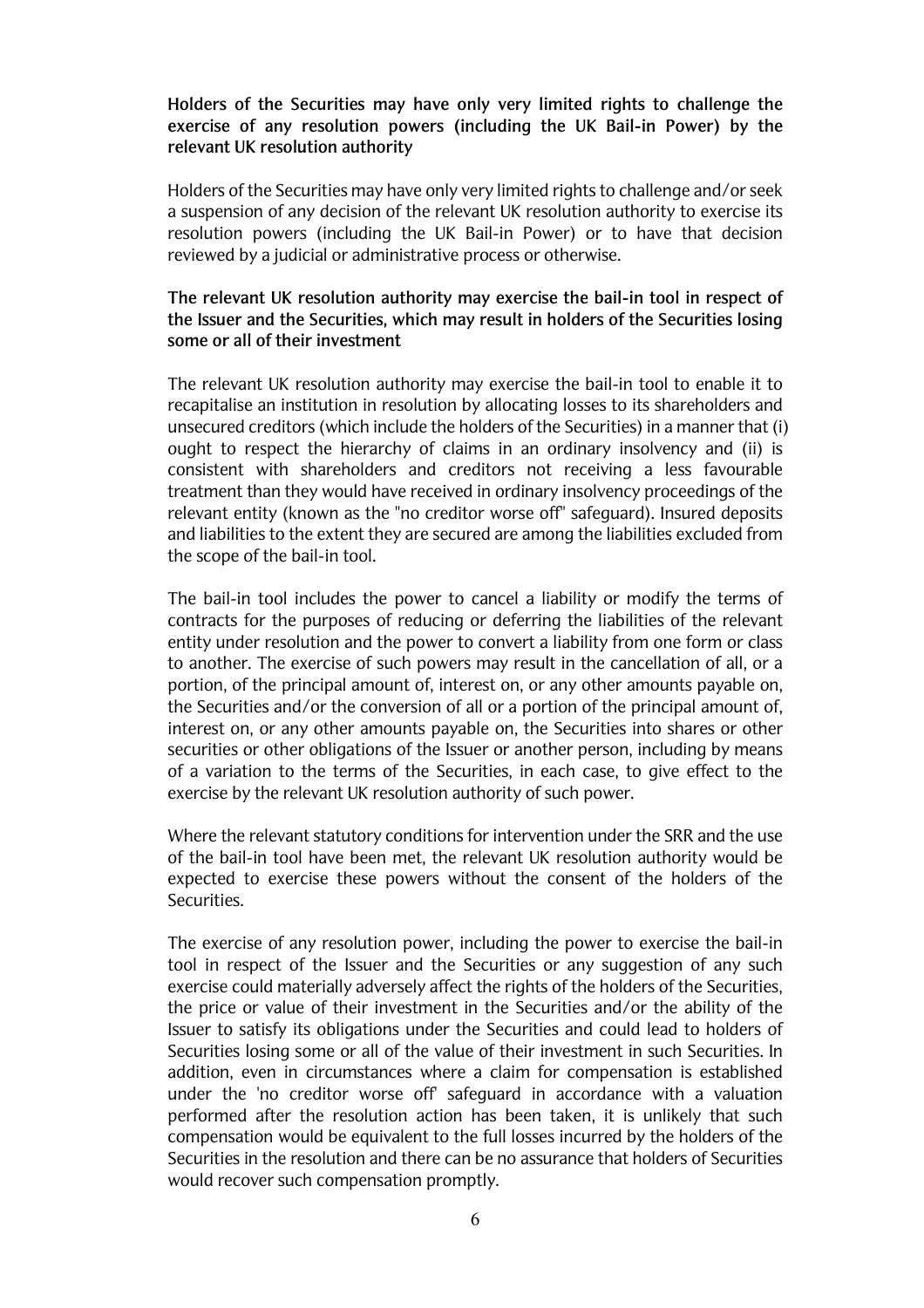As insured deposits are excluded from the scope of the bail-in tool and other preferred deposits (and insured deposits) rank ahead of any Securities issued by the Issuer, such Securities would be more likely to be bailed-in than certain other unsubordinated liabilities of the Issuer (such as other preferred deposits)

As part of the reforms required by the BRRD, amendments have been made to relevant legislation in the UK (including the UK Insolvency Act 1986) to establish in the insolvency hierarchy a statutory preference (i) firstly, for deposits that are insured under the Financial Services Compensation Scheme (insured deposits) to rank with existing preferred claims as 'ordinary' preferred claims and (ii) secondly, for all other deposits of individuals and micro, small and medium sized enterprises held in EEA or non-EEA branches of an EEA bank (other preferred deposits), to rank as 'secondary' preferred claims only after the 'ordinary' preferred claims. In addition, the EU Deposit Guarantee Scheme Directive, which is to be implemented into national law by July 2015, will increase the nature and quantum of insured deposits to include a wide range of deposits, including corporate deposits (unless the depositor is a public sector body or financial institution) and some temporary high value deposits. The effect of these changes is to increase the size of the class of preferred creditors. All such preferred deposits will rank in the insolvency hierarchy ahead of all other unsecured senior creditors of the Issuer, including the holders of the Securities. Furthermore, insured deposits are excluded from the scope of the bail-in tool. As a result, if the UK Bail-in Power were exercised by the relevant UK resolution authority, the Securities would be more likely to be bailed-in than certain other unsubordinated liabilities of the Issuer such as other preferred deposits.

## Minimum requirement for own funds and eligible liabilities (MREL)

To support the effectiveness of bail-in and other resolution tools, the BRRD requires that all institutions must meet an individual MREL requirement, calculated as a percentage of total liabilities and own funds and set by the relevant resolution authorities. Items eligible for inclusion in MREL will include an institution's own funds, along with "eligible liabilities". The UK has opted to defer until 1 January 2016 the implementation of the MREL regime.

The European Banking Authority (the EBA) and the European Commission are required to develop the criteria for determining the MREL, the calculation methodologies and related measures. Although the EBA has consulted on certain proposals, which are in draft form and subject to change, the precise impact of the MREL requirements on individual firms will remain a matter of some uncertainty until the final measures are adopted. It is also unclear whether the proposals published in November 2014 by the FSB for a new international standard on TLAC for globally systemically important banks (G-SIBs) (including the Issuer, based on the latest FSB list of G-SIBs published in November 2014) will affect the way in which the authorities implement the MREL regime.

While these measures remain in development, it is not possible to determine the ultimate scope and nature of any resulting obligations for the Issuer or the Group. nor the impact that they will have on the Issuer or the Group once implemented. If the FSB's and EBA's proposals are implemented in their current form however, it is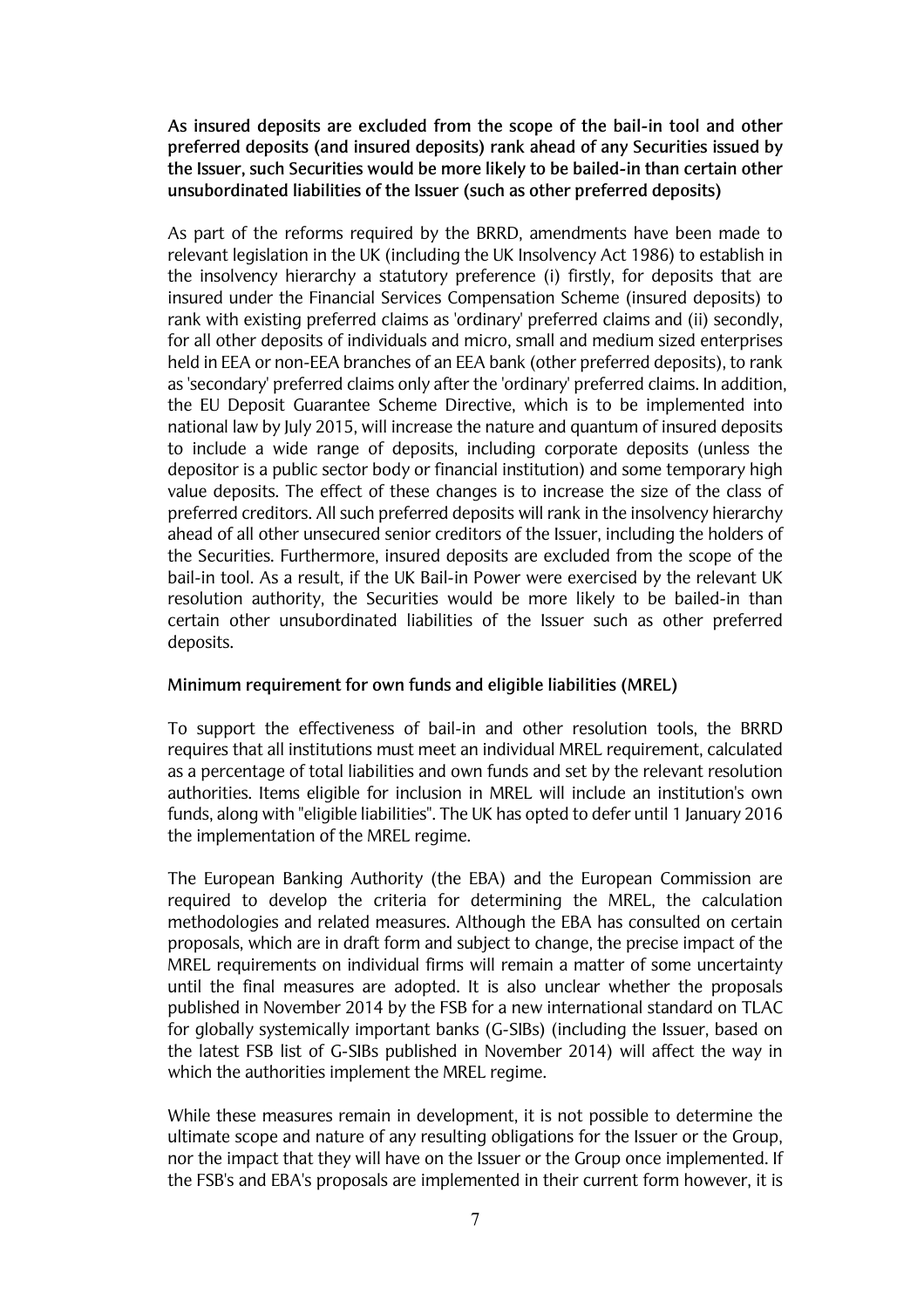possible that, the Issuer and/or other members of the Group may have to issue MREL eligible liabilities in order to meet the new requirements within the required timeframes and/or alter the quantity and type of internal capital and funding arrangements within the Group. During periods of market dislocation, or when there is significant competition for the type of funding that the Group needs, a requirement to increase the Group's MREL eligible liabilities in order to meet targets may prove more difficult and/or costly. More generally, these proposals could increase the Group's costs and may lead to asset sales and/or other balance sheet reductions. The effects of these proposals could all adversely impact the results of operations, financial condition and prospects of the Group and, in turn, adversely affect the value of the Securities.

 $(c)$ In respect of GSSP Base Prospectus 9, the information appearing in the 'Risk Factors' on pages 50 to 88 is updated by including the following additional Risk Factor:

#### Risks associated with regulatory action

# Regulatory action in the event the Issuer is failing or likely to fail could materially adversely affect the value of the Securities

The EU Bank Recovery and Resolution Directive (the "BRRD") provides an EU-wide framework for the recovery and resolution of credit institutions and investment firms, their subsidiaries and certain holding companies. The BRRD requires all EEA member states to provide their relevant resolution authorities with a set of tools to intervene sufficiently early and quickly in an unsound or failing institution so as to ensure the continuity of the institution's critical financial and economic functions, while minimising the impact of an institution's failure on the broader economy and financial system.

In the United Kingdom, the majority of the requirements of the BRRD are implemented into national law in the UK Banking Act. The UK implementation of the BRRD included the introduction of the bail-in tool as of 1 lanuary 2015. The PRA has also published rules which include a requirement for the terms of debt instruments which are issued on or after 19 February 2015, and are not governed by the law of an EEA jurisdiction (including the Securities), to contain a contractual clause whereby holders of debt instruments recognise the applicability of the bail-in powers to their debt instruments. For more information on the bail-in tool and on the related contractual recognition, see "The relevant UK resolution authority may exercise the bail-in tool in respect of the Issuer and the Securities, which may result in holders of the Securities losing some or all of their investment" and "In relation to Swiss Securities, under the terms of such Securities, you have agreed to be bound by the exercise of any UK Bail-in Power by the relevant UK resolution authority". The UK has deferred the implementation of the Minimum Requirement for Own Funds and Eligible Liabilities ("MREL") regime, pending further developments via the Financial Stability Board ("FSB") for harmonising key principles for Total Loss-Absorbing Capacity ("TLAC") globally. See "Minimum requirement for own funds and eligible liabilities (MREL)) below.

The UK Banking Act confers substantial powers on a number of UK authorities designed to enable them to take a range of actions in relation to UK deposit taking institutions which are considered to be at risk of failing. The exercise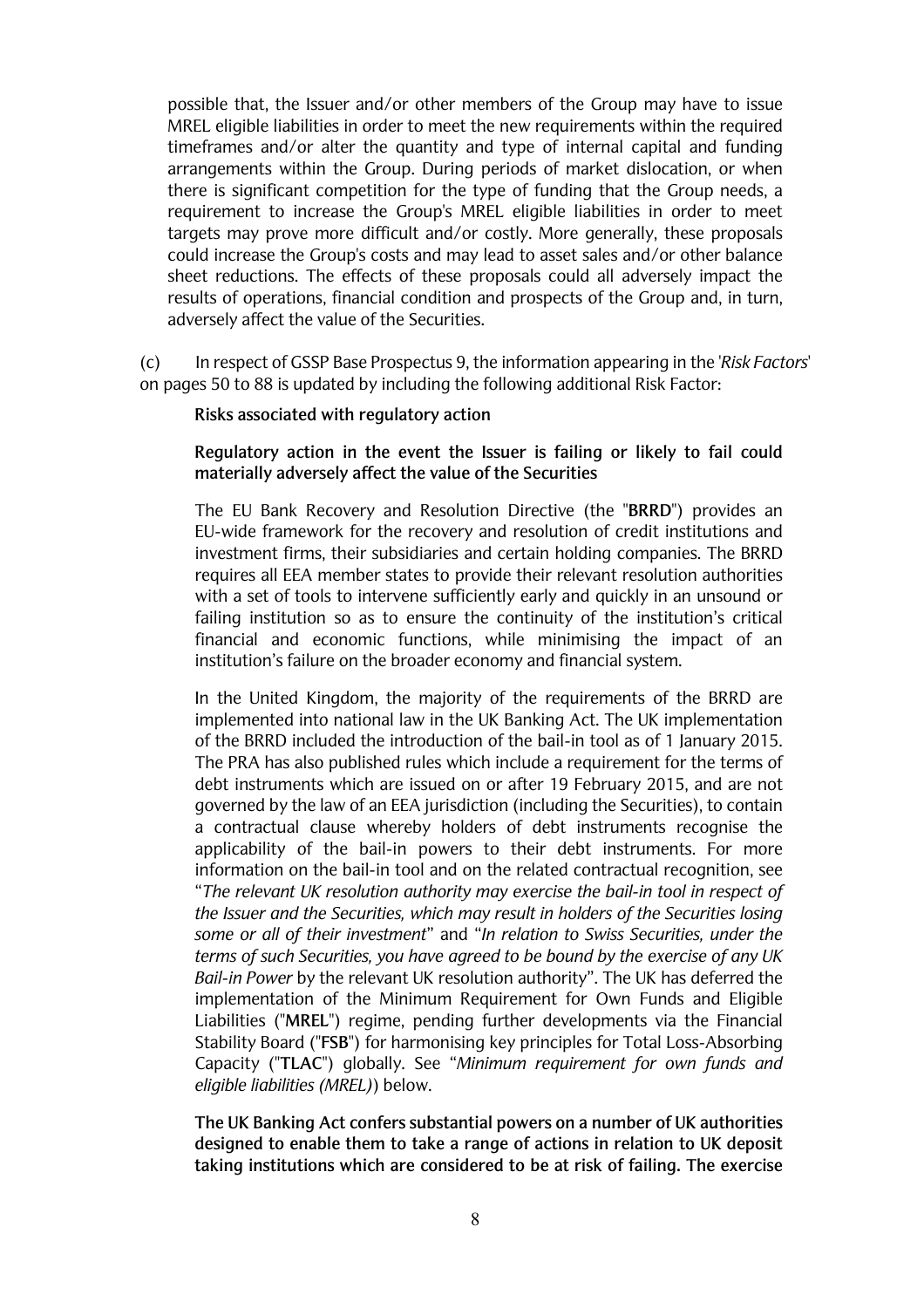# of any of these actions in relation to the Issuer could materially adversely affect the value of any Securities

Under the UK Banking Act, substantial powers are granted to the Bank of England (or, in certain circumstances, HM Treasury), in consultation with the PRA, the FCA and HM Treasury, as appropriate as part of a special resolution regime (the "SRR"). These powers enable the relevant UK resolution authority to implement resolution measures with respect to a UK bank (such as the Issuer) and certain of its affiliates (including, for example, Barclays PLC) (each a relevant entity) in circumstances in which the relevant UK resolution authority considers the failure of the relevant entity has become highly likely and a threat is posed to the public interest. The stabilisation options available to the relevant UK resolution authority under the SRR provide for:

- (i) private sector transfer of all or part of the business of the relevant entity;
- (ii) transfer of all or part of the business of the relevant entity to a "bridge" bank" established by the Bank of England;
- (iii) transfer to an asset management vehicle;
- $(iv)$  the bail-in tool; and
- $(v)$  temporary public ownership (nationalisation) of the relevant entity.

Each of these stabilisation options is achieved through the exercise of one or more "stabilisation powers", which include (i) the power to make share transfer orders pursuant to which all or some of the securities issued by a UK bank may be transferred to a commercial purchaser, a bridge bank or the UK government; (ii) the resolution instrument power which includes the exercise of the bail-in tool; (iii) the power to transfer all or some of the property, rights and liabilities of a UK bank to a commercial purchaser or Bank of England entity; and (iv) the third country instrument powers that recognise the effect of similar special resolution action taken under the law of a country outside the EU. A share transfer order can extend to a wide range of securities, including shares and bonds issued by a UK bank or its holding company and warrants for such shares and bonds and could, therefore, apply to the Securities. In addition, the UK Banking Act grants powers to modify contractual arrangements in certain circumstances, powers to suspend enforcement or termination rights that might be invoked as a result of the exercise of the resolution powers and powers for the relevant UK resolution authority to disapply or modify laws in the UK (with possible retrospective effect) to enable the powers under the UK Banking Act to be used effectively.

The exercise of any resolution power or any suggestion of any such exercise could materially adversely affect the value of any Securities and could lead to holders of Securities losing some or all of the value of their investment in the Securities.

The SRR is designed to be triggered prior to insolvency of the Issuer and holders of the Securities may not be able to anticipate the exercise of any resolution power (including the UK Bail-in Power) by the relevant UK resolution authority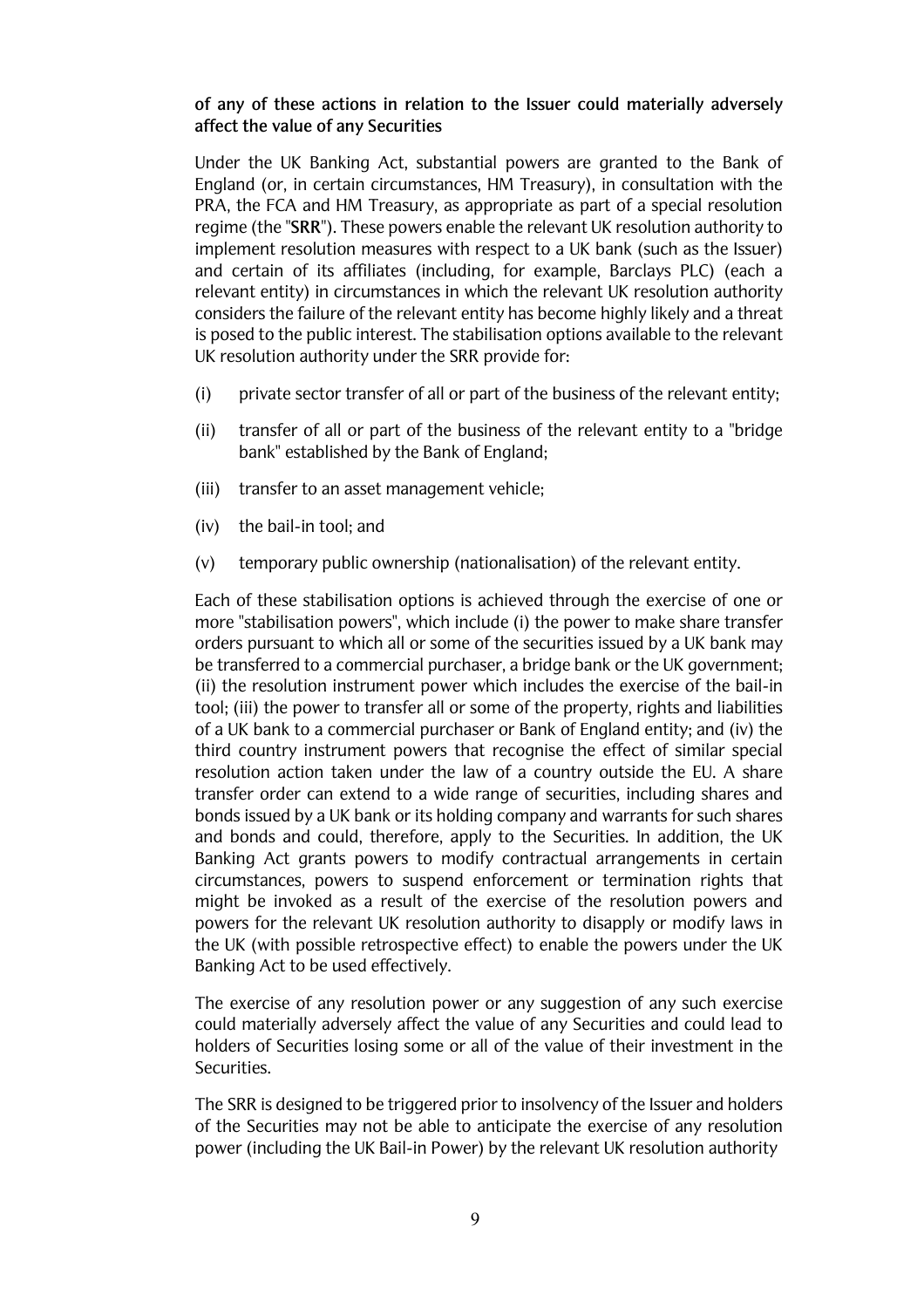The stabilisation options are intended to be used prior to the point at which any insolvency proceedings with respect to the relevant entity could have been initiated. The purpose of the stabilisation options is to address the situation where all or part of a business of a relevant entity has encountered, or is likely to encounter, financial difficulties, giving rise to wider public interest concerns. Accordingly, the stabilisation options may be exercised if: the relevant UK resolution authority: (i) is satisfied that a relevant entity (such as the Issuer) is failing, or is likely to fail; (ii) determines that it is not reasonably likely that (ignoring the stabilisation powers) action will be taken by or in respect of the relevant entity that will result in condition (i) immediately above ceasing to be met; (iii) considers that the exercise of the stabilisation powers to be necessary, having regard to certain public interest considerations (such as the stability of the UK financial system, public confidence in the UK banking system and the protection of depositors, being some of the special resolution objectives) and (iv) considers that the special resolution objectives would not be met to the same extent by the winding-up of the relevant entity. Additional conditions will apply where the relevant UK resolution authority seeks to exercise its powers in relation to UK banking group companies. The use of different stabilisation powers is also subject to further "specific conditions" that vary according to the relevant stabilisation power being used.

Although the UK Banking Act provides for the above described conditions to the exercise of any resolution powers, it is uncertain how the relevant UK resolution authority would assess such conditions in different pre-insolvency scenarios affecting the Issuer and/or other members of the Group and in deciding whether to exercise a resolution power. The relevant UK resolution authority is also not required to provide any advanced notice to holders of the Securities of its decision to exercise any resolution power. Therefore, holders of the Securities may not be able to anticipate a potential exercise of any such powers nor the potential effect of any exercise of such powers on the Issuer, the Group and the Securities.

## Holders of the Securities may have only very limited rights to challenge the exercise of any resolution powers (including the UK Bail-in Power) by the relevant UK resolution authority

Holders of the Securities may have only very limited rights to challenge and/or seek a suspension of any decision of the relevant UK resolution authority to exercise its resolution powers (including the UK Bail-in Power) or to have that decision reviewed by a judicial or administrative process or otherwise.

### The relevant UK resolution authority may exercise the bail-in tool in respect of the Issuer and the Securities, which may result in holders of the Securities losing some or all of their investment

The relevant UK resolution authority may exercise the bail-in tool to enable it to recapitalise an institution in resolution by allocating losses to its shareholders and unsecured creditors (which include the holders of the Securities) in a manner that (i) ought to respect the hierarchy of claims in an ordinary insolvency and (ii) is consistent with shareholders and creditors not receiving a less favourable treatment than they would have received in ordinary insolvency proceedings of the relevant entity (known as the "no creditor worse off"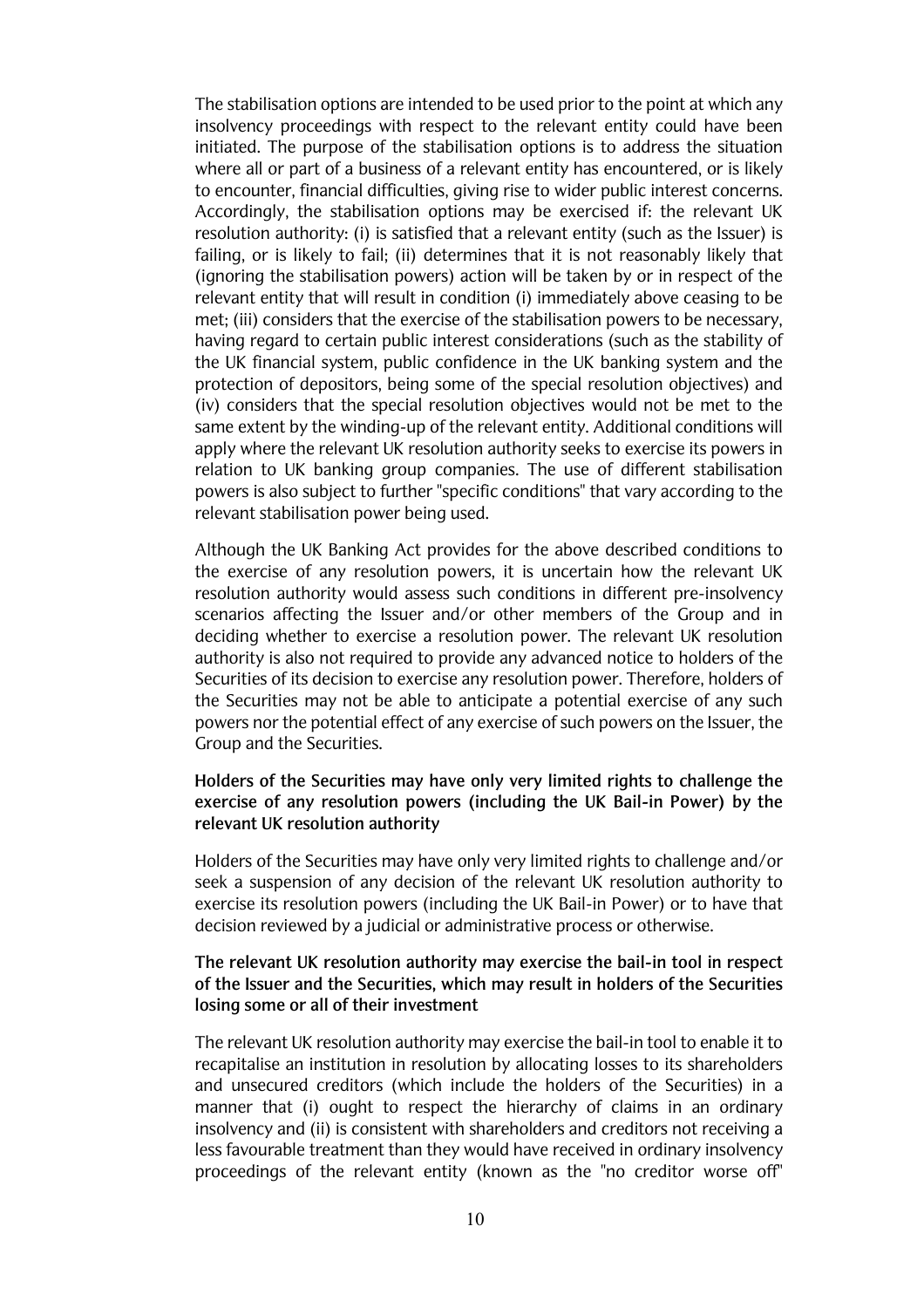safeguard). Insured deposits and liabilities to the extent they are secured are among the liabilities excluded from the scope of the bail-in tool.

The bail-in tool includes the power to cancel a liability or modify the terms of contracts for the purposes of reducing or deferring the liabilities of the relevant entity under resolution and the power to convert a liability from one form or class to another. The exercise of such powers may result in the cancellation of all, or a portion, of the principal amount of, interest on, or any other amounts payable on, the Securities and/or the conversion of all or a portion of the principal amount of, interest on, or any other amounts payable on, the Securities into shares or other securities or other obligations of the Issuer or another person, including by means of a variation to the terms of the Securities. in each case, to give effect to the exercise by the relevant UK resolution authority of such power.

Where the relevant statutory conditions for intervention under the SRR and the use of the bail-in tool have been met, the relevant UK resolution authority would be expected to exercise these powers without the further consent of the holders of the Securities.

The exercise of any resolution power, including the power to exercise the bail-in tool in respect of the Issuer and the Securities or any suggestion of any such exercise could materially adversely affect the rights of the holders of the Securities, the price or value of their investment in the Securities and/or the ability of the Issuer to satisfy its obligations under the Securities and could lead to holders of Securities losing some or all of the value of their investment in such Securities. In addition, even in circumstances where a claim for compensation is established under the 'no creditor worse off safequard in accordance with a valuation performed after the resolution action has been taken, it is unlikely that such compensation would be equivalent to the full losses incurred by the holders of the Securities in the resolution and there can be no assurance that holders of Securities would recover such compensation promptly.

As insured deposits are excluded from the scope of the bail-in tool and other preferred deposits (and insured deposits) rank ahead of any Securities issued by the Issuer, such Securities would be more likely to be bailed-in than certain other unsubordinated liabilities of the Issuer (such as other preferred deposits)

As part of the reforms required by the BRRD, amendments have been made to relevant legislation in the UK (including the UK Insolvency Act 1986) to establish in the insolvency hierarchy a statutory preference (i) firstly, for deposits that are insured under the Financial Services Compensation Scheme (insured deposits) to rank with existing preferred claims as 'ordinary' preferred claims and (ii) secondly, for all other deposits of individuals and micro, small and medium sized enterprises held in EEA or non-EEA branches of an EEA bank (other preferred deposits), to rank as 'secondary' preferred claims only after the 'ordinary' preferred claims. In addition, the EU Deposit Guarantee Scheme Directive, which is to be implemented into national law by July 2015, will increase the nature and quantum of insured deposits to include a wide range of deposits, including corporate deposits (unless the depositor is a public sector body or financial institution) and some temporary high value deposits. The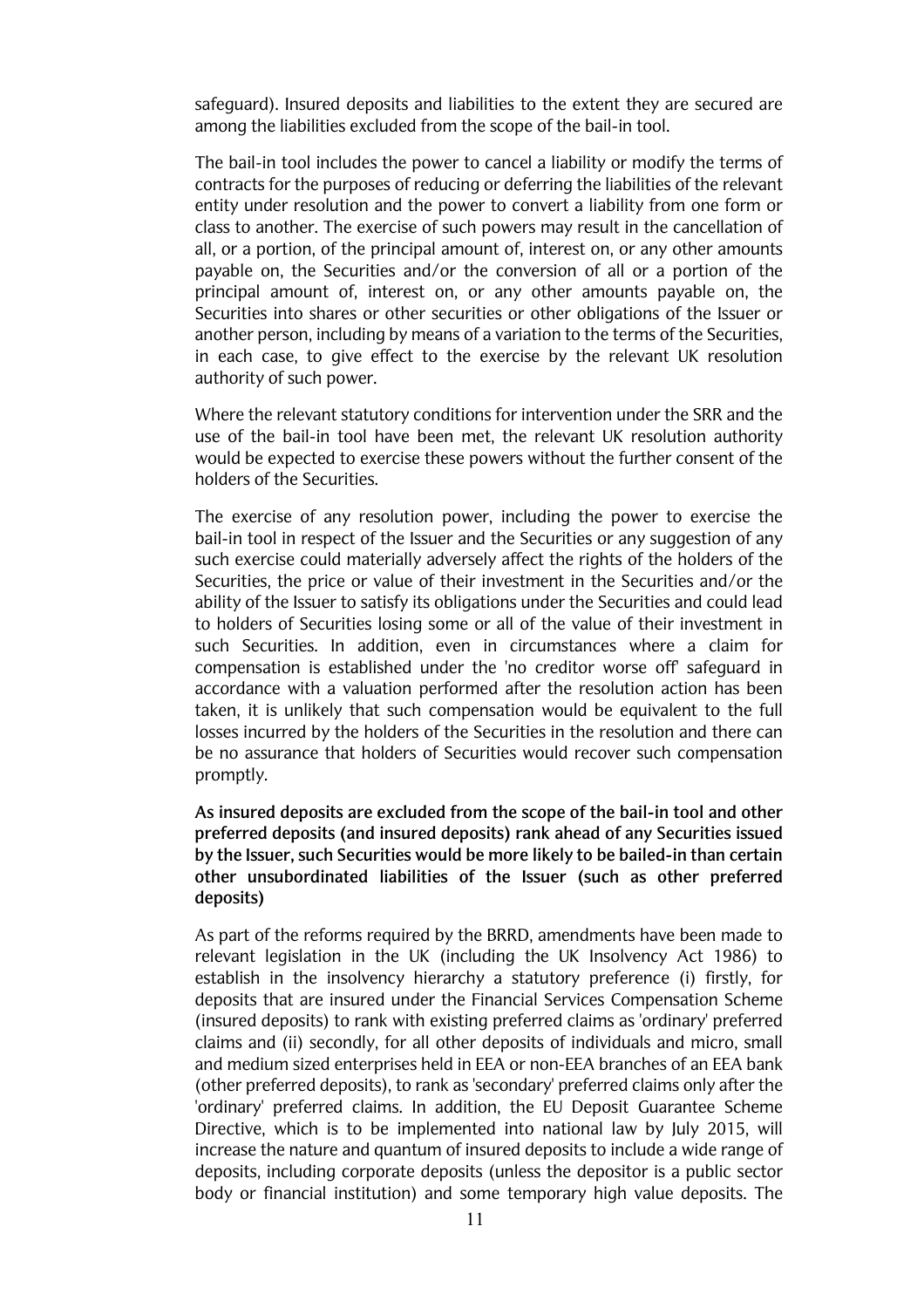effect of these changes is to increase the size of the class of preferred creditors. All such preferred deposits will rank in the insolvency hierarchy ahead of all other unsecured senior creditors of the Issuer, including the holders of the Securities. Furthermore, insured deposits are excluded from the scope of the bail-in tool. As a result, if the UK Bail-in Power were exercised by the relevant UK resolution authority, the Securities would be more likely to be bailed-in than certain other unsubordinated liabilities of the Issuer such as other preferred deposits.

#### Minimum requirement for own funds and eligible liabilities (MREL)

To support the effectiveness of bail-in and other resolution tools, the BRRD requires that all institutions must meet an individual MREL requirement, calculated as a percentage of total liabilities and own funds and set by the relevant resolution authorities. Items eligible for inclusion in MREL will include an institution's own funds, along with "eligible liabilities". The UK has opted to defer until 1 January 2016 the implementation of the MREL regime.

The European Banking Authority (the EBA) and the European Commission are required to develop the criteria for determining the MREL, the calculation methodologies and related measures. Although the EBA has consulted on certain proposals, which are in draft form and subject to change, the precise impact of the MREL requirements on individual firms will remain a matter of some uncertainty until the final measures are adopted. It is also unclear whether the proposals published in November 2014 by the FSB for a new international standard on TLAC for globally systemically important banks (G-SIBs) (including the Issuer, based on the latest FSB list of G-SIBs published in November 2014) will affect the way in which the authorities implement the MREL regime.

While these measures remain in development, it is not possible to determine the ultimate scope and nature of any resulting obligations for the Issuer or the Group, nor the impact that they will have on the Issuer or the Group once implemented. If the FSB's and EBA's proposals are implemented in their current form however, it is possible that, the Issuer and/or other members of the Group may have to issue MREL eligible liabilities in order to meet the new requirements within the required timeframes and/or alter the quantity and type of internal capital and funding arrangements within the Group. During periods of market dislocation, or when there is significant competition for the type of funding that the Group needs, a requirement to increase the Group's MREL eligible liabilities in order to meet targets may prove more difficult and/or costly. More generally, these proposals could increase the Group's costs and may lead to asset sales and/or other balance sheet reductions. The effects of these proposals could all adversely impact the results of operations, financial condition and prospects of the Group and, in turn, adversely affect the value of the Securities.

# In relation to Swiss Securities, under the terms of such Securities, you have agreed to be bound by the exercise of any UK Bail-in Power by the relevant UK resolution authority

In accordance with the PRA rules made pursuant to the BRRD and the UK Banking Act, the terms of Securities governed under a non-EEA law (e.g. Swiss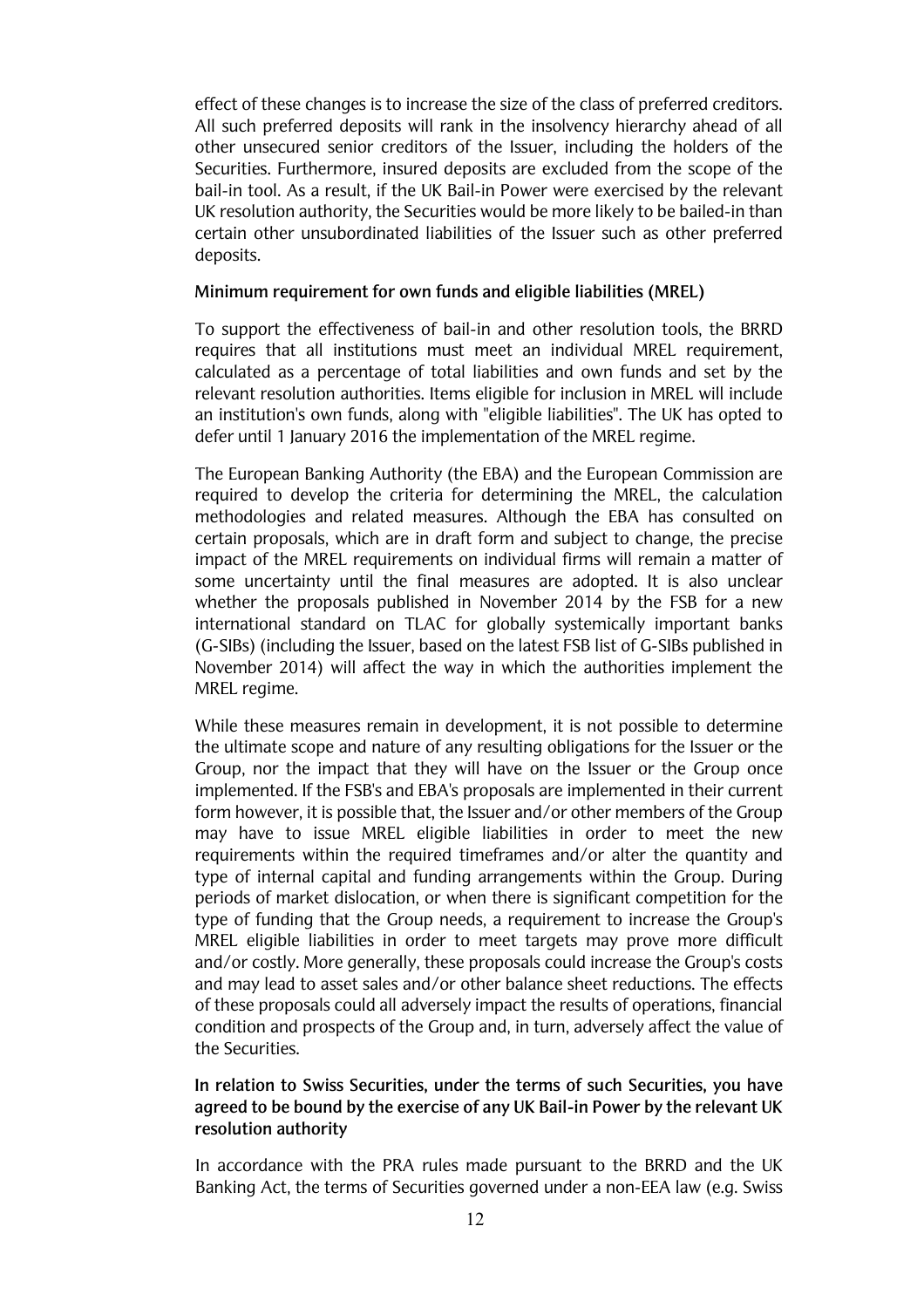Securities) must include a contractual recognition of the exercise of the UK Bail-in Power by the relevant UK resolution authority. By its acquisition of the Securities, each holder of the Securities acknowledges, agrees to be bound by, and consents to the exercise of, any UK Bail-in Power by the relevant UK resolution authority that may result in the cancellation of all, or a portion, of the principal amount of, interest on, or any other amounts payable on, the Securities and/or the conversion of all or a portion of the principal amount of, interest on, or any other amount payable on, the Securities into shares or other securities or other obligations of the Issuer or another person, including by means of a variation to the terms of the Securities, in each case, to give effect to the exercise by the relevant UK resolution authority of such power. Each holder of Swiss Securities further acknowledges and agrees that the rights of the holders of the Securities are subject to, and will be varied, if necessary, so as to give effect to, the exercise of any UK Bail-in Power by the relevant UK resolution authority. Accordingly, any UK Bail-in Power may be exercised in such a manner as to result in you and other holders of Securities losing all or a part of the value of your investment in the Securities or receiving a different security from the Securities, which may be worth significantly less than the Securities and which may have significantly fewer protections than those typically afforded to debt securities. Moreover, the relevant UK resolution authority may exercise the UK Bail-in Power without providing any advance notice to, or requiring the consent of, the holders of the Securities. In addition, under the terms of the Securities, the exercise of the UK Bail-in Power by the relevant UK resolution authority with respect to the Securities is not an Event of Default (as defined in the Terms and Conditions of the Securities). For more information, see General Condition 3 (Contractual acknowledgement of bail-in in respect of Swiss Securities). See also "Regulatory action in the event the Issuer is failing or likely to fail could materially adversely affect the value of the Securities".

# 2. Amendments to the Terms and Conditions of the Securities

In respect of GSSP Base Prospectus 9, the information appearing in the 'Terms and Conditions' is updated by including the following additional General Condition 3 on page 106 which shall apply to issues made following the publication of this Combined Supplement 10/2015:

## 3. Contractual acknowledgement of bail-in in respect of Swiss Securities

By its acquisition of Swiss Securities, each Holder of Swiss Securities:

 $(i)$  acknowledges and agrees to be bound by and consents to the exercise of any U.K. Bail-In Power by the Relevant U.K. Resolution Authority that may result in the cancellation of all, or a portion, of the principal amount of, or interest on, the Swiss Securities and/or the conversion of all, or a portion of, the principal amount of, or interest on, the Swiss Securities into shares or other securities or other obligations of the Issuer or another person, including by means of a variation to the Conditions of the Swiss Securities, in each case, to give effect to the exercise by the Relevant U.K. Resolution Authority of such U.K. Bail-In Power; and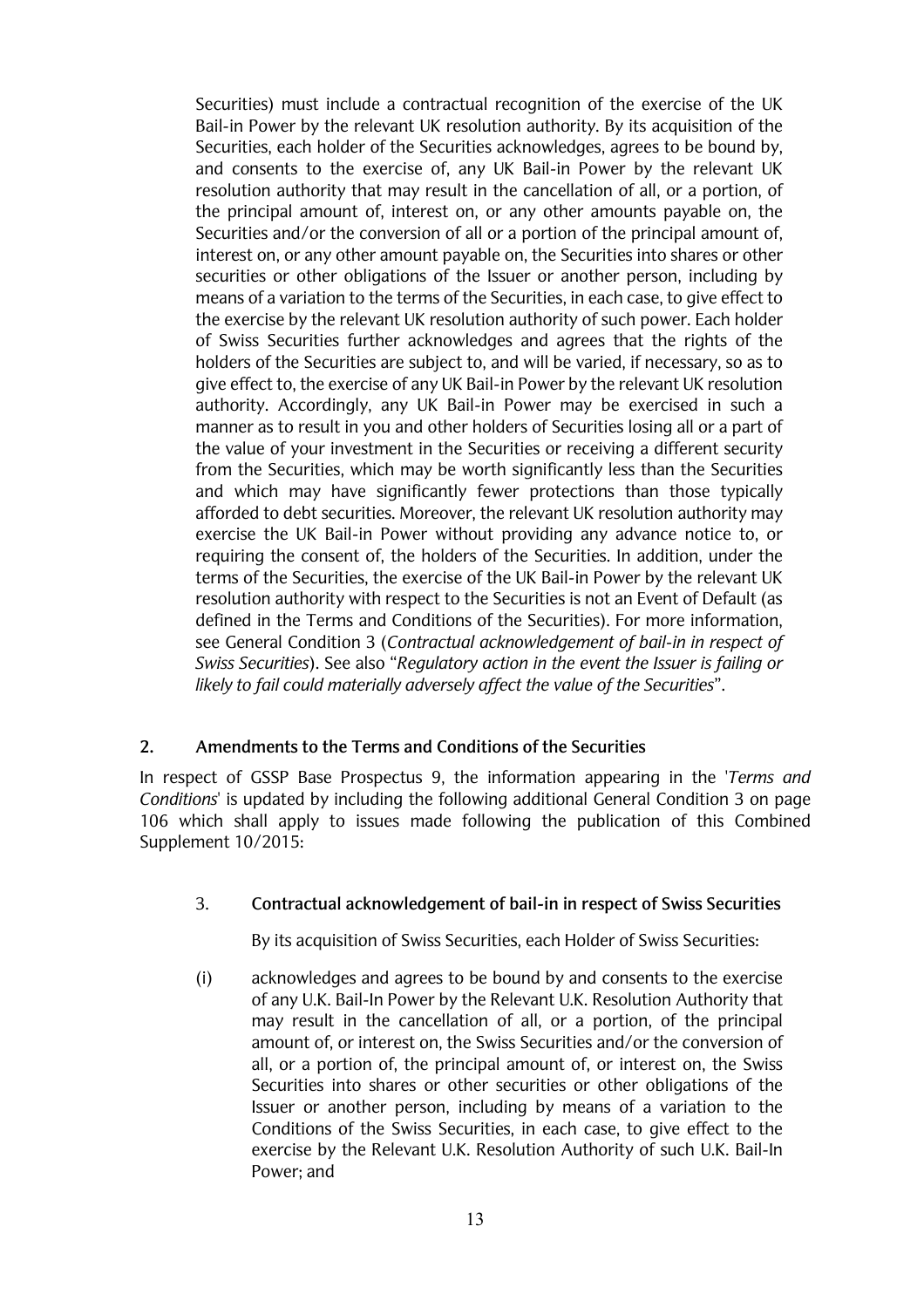(ii) acknowledges and agrees that the rights of Holders of the Swiss Securities are subject to, and will be varied, if necessary, so as to give effect to, the exercise of any U.K. Bail-in Power by the Relevant U.K. Resolution Authority.

Each Holder of the Swiss Securities that acquires its Swiss Securities in the secondary market shall be deemed to acknowledge and agree to be bound by and consent to the same provisions specified in the Conditions to the same extent as the Holders of the Swiss Securities that acquire the Swiss Securities upon their initial issuance, including, without limitation, with respect to the acknowledgement and agreement to be bound by and consent to the Conditions of the Securities, including in relation to the U.K. Bail-In Power.

The exercise of the U.K. Bail-In Power by the Relevant U.K. Resolution Authority with respect to Swiss Securities shall not constitute an Event of Default.

# 3. Amendments to Acquisitions, Disposals and Recent Developments

## Sale of Spanish Business to CaixaBank

In respect of each Base Prospectus, the information appearing in Acquisitions, Disposals and Recent Developments on pages:

- 26 to 27 of the Registration Document incorporated by reference in GSSP Base Prospectus 6;
- 26 to 27 of the Registration Document incorporated by reference in GSSP Base Prospectus 9;
- 26 to 27 of the Registration Document incorporated by reference in GSSP Base Prospectus 11.

is updated by including the following information:

On 31 August 2014 the Issuer announced it had agreed to sell its Retail Banking, Wealth and Investment Management and Corporate Banking businesses in Spain to CaixaBank S.A. ("CaixaBank").

CaixaBank agreed to acquire Barclays Bank SAU and certain subsidiaries, which represent total assets of  $\epsilon$ 22.2bn and liabilities of  $\epsilon$ 20.5bn as at 30 June 2014, for a consideration of  $\epsilon$ 800m (approximately £630m), payable in cash upon completion and subject to adjustment based on the statutory Net Asset Value as at 31 December 2014.

At 30 September 2014, the Issuer reported a loss after tax on the transaction of £364mn, with an estimated further loss of approximately £0.1bn to be recognised on completion.

The Issuer completed the sale on 2 January 2015. The completion will be reflected in the Issuer's Q1 2015 results.